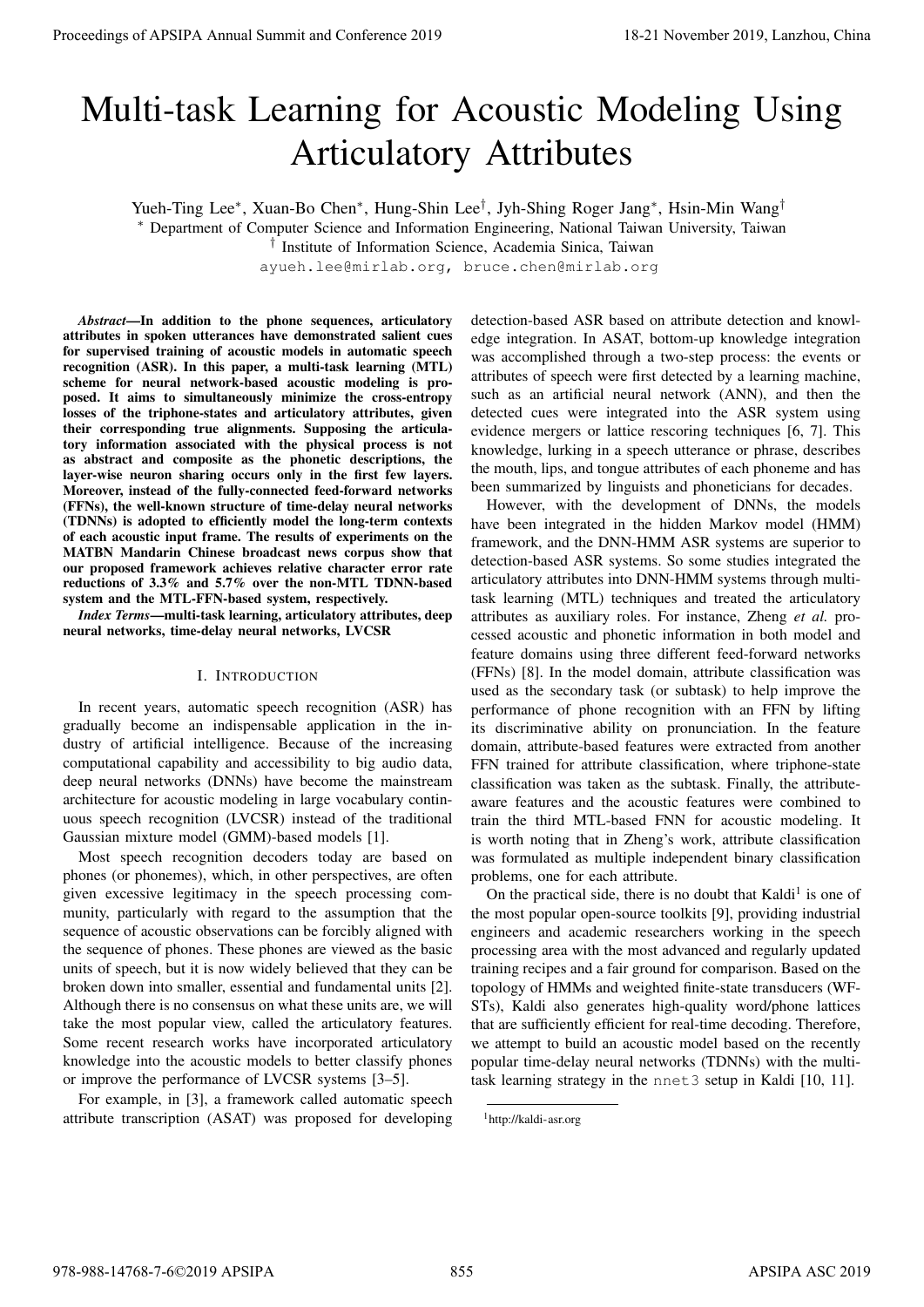TABLE I ARTICULATORY ATTRIBUTES AND THEIR ASSOCIATED PHONES IN MANDARIN GRAPHEME-PHONEMES IN HANYU PINYIN.

| category                | attribute                                                         | grapheme-phoneme                                                                                                                                                                                                                                                                                                                                                                                                                                                                                                                                                                                                                                                                                                                                                                                                                                                                                                                                                                            |                                                                                                                                                                                                                                                                                                                                                                                                                                                                                                                                                                                                                                                                                                                                                                                                                                                                                                                                                                                                                      |         |         |                                    | TAKING THE CHINESE PHRASE "我們" (WE) FOR EXAMPLE.                                                                         |        |
|-------------------------|-------------------------------------------------------------------|---------------------------------------------------------------------------------------------------------------------------------------------------------------------------------------------------------------------------------------------------------------------------------------------------------------------------------------------------------------------------------------------------------------------------------------------------------------------------------------------------------------------------------------------------------------------------------------------------------------------------------------------------------------------------------------------------------------------------------------------------------------------------------------------------------------------------------------------------------------------------------------------------------------------------------------------------------------------------------------------|----------------------------------------------------------------------------------------------------------------------------------------------------------------------------------------------------------------------------------------------------------------------------------------------------------------------------------------------------------------------------------------------------------------------------------------------------------------------------------------------------------------------------------------------------------------------------------------------------------------------------------------------------------------------------------------------------------------------------------------------------------------------------------------------------------------------------------------------------------------------------------------------------------------------------------------------------------------------------------------------------------------------|---------|---------|------------------------------------|--------------------------------------------------------------------------------------------------------------------------|--------|
|                         | bilabial                                                          | b p m                                                                                                                                                                                                                                                                                                                                                                                                                                                                                                                                                                                                                                                                                                                                                                                                                                                                                                                                                                                       | phrase                                                                                                                                                                                                                                                                                                                                                                                                                                                                                                                                                                                                                                                                                                                                                                                                                                                                                                                                                                                                               |         |         | 我們 (we)                            |                                                                                                                          |        |
|                         | labiodental<br>alveolar                                           | $\mathbf f$<br>dtln                                                                                                                                                                                                                                                                                                                                                                                                                                                                                                                                                                                                                                                                                                                                                                                                                                                                                                                                                                         | phoneme                                                                                                                                                                                                                                                                                                                                                                                                                                                                                                                                                                                                                                                                                                                                                                                                                                                                                                                                                                                                              | u       | $\circ$ | ${\rm m}$                          | er                                                                                                                       | nn     |
| place                   | dental                                                            | z c s ii                                                                                                                                                                                                                                                                                                                                                                                                                                                                                                                                                                                                                                                                                                                                                                                                                                                                                                                                                                                    | manner                                                                                                                                                                                                                                                                                                                                                                                                                                                                                                                                                                                                                                                                                                                                                                                                                                                                                                                                                                                                               | vowel   | vowel   | nasal                              | vowel                                                                                                                    | vowel  |
|                         | retroflex                                                         | zh ch sh r err iii                                                                                                                                                                                                                                                                                                                                                                                                                                                                                                                                                                                                                                                                                                                                                                                                                                                                                                                                                                          | place +                                                                                                                                                                                                                                                                                                                                                                                                                                                                                                                                                                                                                                                                                                                                                                                                                                                                                                                                                                                                              |         |         | bilabial                           |                                                                                                                          |        |
|                         | palatal                                                           | jqxaoeeriuv                                                                                                                                                                                                                                                                                                                                                                                                                                                                                                                                                                                                                                                                                                                                                                                                                                                                                                                                                                                 | backness                                                                                                                                                                                                                                                                                                                                                                                                                                                                                                                                                                                                                                                                                                                                                                                                                                                                                                                                                                                                             | back    | back    |                                    | back                                                                                                                     | front  |
|                         | velar                                                             | g k h nn ng                                                                                                                                                                                                                                                                                                                                                                                                                                                                                                                                                                                                                                                                                                                                                                                                                                                                                                                                                                                 | place +                                                                                                                                                                                                                                                                                                                                                                                                                                                                                                                                                                                                                                                                                                                                                                                                                                                                                                                                                                                                              | high    | middle  | bilabial                           | middle                                                                                                                   | middle |
|                         | stop<br>fricative                                                 | bpdtgk<br>f s sh r x h                                                                                                                                                                                                                                                                                                                                                                                                                                                                                                                                                                                                                                                                                                                                                                                                                                                                                                                                                                      | height                                                                                                                                                                                                                                                                                                                                                                                                                                                                                                                                                                                                                                                                                                                                                                                                                                                                                                                                                                                                               |         | high    |                                    | high                                                                                                                     | high   |
| manner                  | affricative                                                       | z zh c ch j q                                                                                                                                                                                                                                                                                                                                                                                                                                                                                                                                                                                                                                                                                                                                                                                                                                                                                                                                                                               | place +<br>$\,$ roundedness                                                                                                                                                                                                                                                                                                                                                                                                                                                                                                                                                                                                                                                                                                                                                                                                                                                                                                                                                                                          | rounded | rounded | bilabial                           | unrounded unrounded                                                                                                      |        |
|                         | nasal                                                             | m n nn ng                                                                                                                                                                                                                                                                                                                                                                                                                                                                                                                                                                                                                                                                                                                                                                                                                                                                                                                                                                                   |                                                                                                                                                                                                                                                                                                                                                                                                                                                                                                                                                                                                                                                                                                                                                                                                                                                                                                                                                                                                                      |         |         |                                    |                                                                                                                          |        |
|                         | lateral                                                           | $\mathbb{I}$                                                                                                                                                                                                                                                                                                                                                                                                                                                                                                                                                                                                                                                                                                                                                                                                                                                                                                                                                                                |                                                                                                                                                                                                                                                                                                                                                                                                                                                                                                                                                                                                                                                                                                                                                                                                                                                                                                                                                                                                                      |         |         |                                    |                                                                                                                          |        |
|                         | n/a                                                               | all vowels                                                                                                                                                                                                                                                                                                                                                                                                                                                                                                                                                                                                                                                                                                                                                                                                                                                                                                                                                                                  |                                                                                                                                                                                                                                                                                                                                                                                                                                                                                                                                                                                                                                                                                                                                                                                                                                                                                                                                                                                                                      |         |         |                                    | the nnet 3 setup [12] to optimize multiple objectives si-                                                                |        |
|                         | back                                                              | o er u                                                                                                                                                                                                                                                                                                                                                                                                                                                                                                                                                                                                                                                                                                                                                                                                                                                                                                                                                                                      |                                                                                                                                                                                                                                                                                                                                                                                                                                                                                                                                                                                                                                                                                                                                                                                                                                                                                                                                                                                                                      |         |         |                                    | multaneously. The modification can be easily introduced<br>into other models, such as the long short-term memory         |        |
| backness                | central<br>front                                                  | a err iii<br>e i v ii nn ng                                                                                                                                                                                                                                                                                                                                                                                                                                                                                                                                                                                                                                                                                                                                                                                                                                                                                                                                                                 |                                                                                                                                                                                                                                                                                                                                                                                                                                                                                                                                                                                                                                                                                                                                                                                                                                                                                                                                                                                                                      |         |         |                                    | with TDNN (TDNN-LSTM) and TDNN-F [13, 14].                                                                               |        |
|                         | n/a                                                               | all consonants                                                                                                                                                                                                                                                                                                                                                                                                                                                                                                                                                                                                                                                                                                                                                                                                                                                                                                                                                                              |                                                                                                                                                                                                                                                                                                                                                                                                                                                                                                                                                                                                                                                                                                                                                                                                                                                                                                                                                                                                                      |         |         |                                    | 3) Unlike the treatment of articulatory labels in [8], we                                                                |        |
|                         | high                                                              | i ii iii u v                                                                                                                                                                                                                                                                                                                                                                                                                                                                                                                                                                                                                                                                                                                                                                                                                                                                                                                                                                                |                                                                                                                                                                                                                                                                                                                                                                                                                                                                                                                                                                                                                                                                                                                                                                                                                                                                                                                                                                                                                      |         |         |                                    | consider the exclusive and non-exclusive properties be-                                                                  |        |
|                         | low                                                               | a ng                                                                                                                                                                                                                                                                                                                                                                                                                                                                                                                                                                                                                                                                                                                                                                                                                                                                                                                                                                                        |                                                                                                                                                                                                                                                                                                                                                                                                                                                                                                                                                                                                                                                                                                                                                                                                                                                                                                                                                                                                                      |         |         |                                    | tween the articulatory attributes. We split the attributes                                                               |        |
| height                  | middle high                                                       | o er nn                                                                                                                                                                                                                                                                                                                                                                                                                                                                                                                                                                                                                                                                                                                                                                                                                                                                                                                                                                                     |                                                                                                                                                                                                                                                                                                                                                                                                                                                                                                                                                                                                                                                                                                                                                                                                                                                                                                                                                                                                                      |         |         |                                    | into four blocks (we use blocks instead of groups in                                                                     |        |
|                         | middle low                                                        | e err                                                                                                                                                                                                                                                                                                                                                                                                                                                                                                                                                                                                                                                                                                                                                                                                                                                                                                                                                                                       |                                                                                                                                                                                                                                                                                                                                                                                                                                                                                                                                                                                                                                                                                                                                                                                                                                                                                                                                                                                                                      |         |         |                                    | this paper because each group corresponds to a block in                                                                  |        |
|                         | n/a<br>rounded                                                    | all consonants<br>o u v ng                                                                                                                                                                                                                                                                                                                                                                                                                                                                                                                                                                                                                                                                                                                                                                                                                                                                                                                                                                  |                                                                                                                                                                                                                                                                                                                                                                                                                                                                                                                                                                                                                                                                                                                                                                                                                                                                                                                                                                                                                      |         |         |                                    | the output layer) so that the attributes in each block are                                                               |        |
| roundedness             | unrounded                                                         | a er e err i ii iii nn                                                                                                                                                                                                                                                                                                                                                                                                                                                                                                                                                                                                                                                                                                                                                                                                                                                                                                                                                                      |                                                                                                                                                                                                                                                                                                                                                                                                                                                                                                                                                                                                                                                                                                                                                                                                                                                                                                                                                                                                                      |         |         |                                    | certainly exclusive. This makes the model discriminative                                                                 |        |
|                         | n/a                                                               | all consonants                                                                                                                                                                                                                                                                                                                                                                                                                                                                                                                                                                                                                                                                                                                                                                                                                                                                                                                                                                              |                                                                                                                                                                                                                                                                                                                                                                                                                                                                                                                                                                                                                                                                                                                                                                                                                                                                                                                                                                                                                      |         |         |                                    | among competing attributes in each block [15, 16].                                                                       |        |
|                         |                                                                   | In this paper, we formulate acoustic modeling into a multi-<br>task learning problem (abbreviated as MTL-TDNN), where the<br>TDNNs are exploited as the primary structure of the acoustic<br>model, and the classification of the articulatory attributes is<br>the subtask. MTL-DNN based models use back propagation<br>to affect the features extracted from the shared hidden layers<br>by training subtasks. In TDNNs, the higher layers have the<br>ability to learn broader temporal relationships. We connect                                                                                                                                                                                                                                                                                                                                                                                                                                                                       | Section II, we introduce he articulatory attributes with respect<br>to the Mandarin phoneme set. Then, Section III illustrates<br>the mechanisms of MTL-TDNN, single-task learning (STL)-<br>TDNN, and several variants of MTL-TDNN. In Section IV,<br>we evaluate the baseline MTL-DNN model and our framework<br>on the phoneme recognition and LVCSR tasks. Finally, we<br>provide concluding remarks and future work in Section V.                                                                                                                                                                                                                                                                                                                                                                                                                                                                                                                                                                               |         |         |                                    |                                                                                                                          |        |
| from the higher layers. | other relevant works are threefold.<br>the articulatory features. | the substasks to the first few layers because the attributes of<br>a phone do not span a long time. In this way, the layer-wise<br>neuron sharing occurs only in the first few layers, and the<br>articulatory information has a greater impact on the features<br>extracted from the lower layers than the features extracted<br>In summary, the highlights of this paper in comparison with<br>1) Unlike most MTL implementations for NNs, where all<br>tasks share parameters of all layers except the last one<br>or two layers, in our model, layer-wise neuron sharing<br>occurs only in the first few layers. The experiment<br>results show that, on the one hand, it is necessary<br>to increase the number of shared layers to enhance<br>the regularization strength induced by the articulatory<br>information to help avoid overfitting, and on the other<br>hand, deep layers (more than 3 layers) may not be able<br>to capture the abstract or composite representations of | in recent years. The articulatory attributes from an articula-<br>tory model are considered as a good feedback to non-native<br>language learners in computer-assisted pronunciation training<br>(CAPT) [17, 18]. Articulatory models can be categorized into<br>geometrical [19–22] and biomechanical [23, 24] types. In this<br>paper, we focus on the geometrical model. In a geometrical<br>model, the vocal tract is represented by its initial geometry,<br>and a set of parameters estimated from the electromagnetic<br>articulography (EMA) data directly deforms this geometry.<br>It has been proved helpful in many areas, such as speech<br>therapy [25], speech comprehension improvement [26] and<br>pronunciation perceptual training [27].<br>the phoneme set, which is a subset of International Phonetic<br>Alphabet (IPA) and only contains Mandarin phonemes [28].<br>The attributes of speech can be comprehended by a collection<br>of information from fundamental speech sounds. We use the |         |         | <b>II. ARTICULATORY ATTRIBUTES</b> | Globalization brings the need for second language learning<br>In this study, we use the phone-based symbols to represent |        |

- 1) Unlike most MTL implementations for NNs, where all tasks share parameters of all layers except the last one or two layers, in our model, layer-wise neuron sharing occurs only in the first few layers. The experiment results show that, on the one hand, it is necessary to increase the number of shared layers to enhance the regularization strength induced by the articulatory information to help avoid overfitting, and on the other hand, deep layers (more than 3 layers) may not be able to capture the abstract or composite representations of the articulatory features.
- 2) Instead of the FFNs, a more complex structure, like the TDNNs, is adopted in our framework. We have modified

TABLE II

| phrase                 | 我們 (we) |                |          |                |                |
|------------------------|---------|----------------|----------|----------------|----------------|
| phoneme                | u       | $\circ$        | m        | er             | nn             |
| manner                 | vowel   | vowel          | nasal    | vowel          | vowel          |
| place +<br>backness    | hack    | hack           | hilahial | hack           | front          |
| place +<br>height      | high    | middle<br>high | bilabial | middle<br>high | middle<br>high |
| place +<br>roundedness | rounded | rounded        | hilahial | unrounded      | unrounded      |

#### II. ARTICULATORY ATTRIBUTES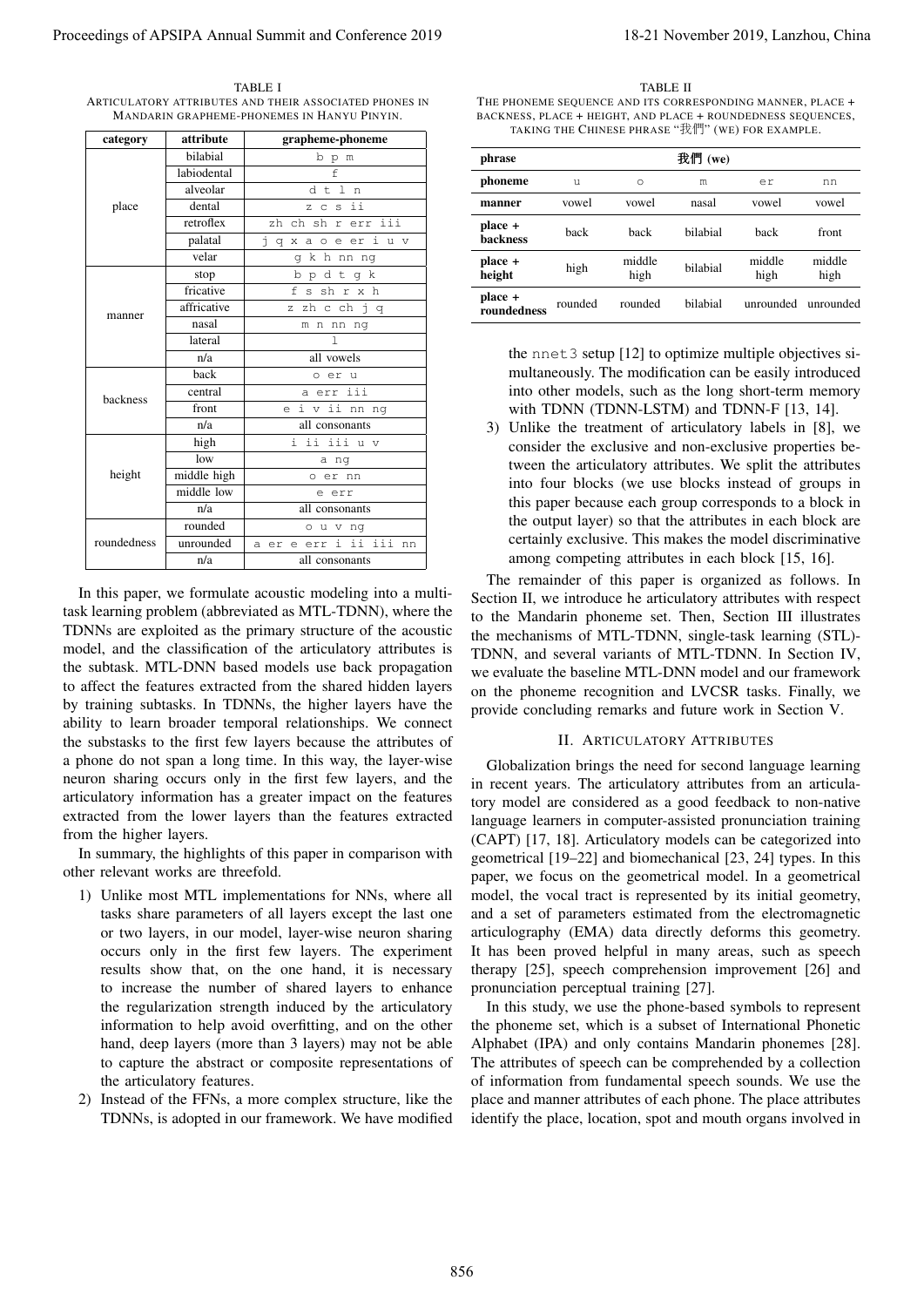

Fig. 1. The architecture of STL-TDNN, where "tdnn  $(\cdot)$ " denotes the information about splicing indices of the TDNN-based layer, and "fc" denotes the fully-connected layer.

the triggering and production of speech sounds. The manner attributes describe the manner in which these mouth organs trigger or produce speech sounds. The phoneticians sum up the 21 phonological features (attributes), which are listed in Table I. We split these attributes into four blocks so that the attributes in each block are exclusive, that is, only one attribute is labeled as 1 and the other attributes are labeled as 0 in a block. Therefore, we apply the softmax function and the categorical cross-entropy loss function in each block of the subtask output layer in our DNN model instead of the simple multi-label layer in [8].

We prepare four kinds of articulatory transcriptions: namely manner, place + backness, place + height, and place + roundedness, to represent all attributes [15, 16]. The three types of the place attributes are identical if the phone is a consonant. If the phone is a vowel, the attributes only label the place of tongue (backness and height) and the roundedness, because these attributes provide sufficient clues to distinguish vowels. Table II gives an example of the attribute labels mapped from the phone labels.

# III. MULTI-TASK LEARNING

Multi-task learning (MTL) is a machine learning technique that improves single-task learning (STL) by training the model with several related tasks using a shared representation [29]. The effectiveness of MTL depends on the relationship between individual tasks and the shared learning structure across tasks.

One aspect of the effectiveness of subtask learning, which is similar to the dropout strategy and sparse penalty in a sense, can be explained as a regularization to avoid over-fitting [30]. As a result, MTL is effective especially when the training data is limited, in which case the over-fitting problem is more likely to occur. By adding additional articulatory attribute targets, subtasks weaken the excessive dependence between the model and the primary task. Subtask learning can also improve the model performance by applying additional information, such as accent and speaker. Taking MTL-DNN as an example, subtask learning increases the discrimination of the hidden layer outputs on these additional tasks, which leads to a more discriminative hidden layer for the primary classification task.



Fig. 2. The architecture of MTL-TDNN-A, where the four subtasks for classifying articulatory attributes are respectively added after the penultimate layer of STL-TDNN in Fig. 1. Note that the five tasks share almost all hidden layers.

# *A. Using attribute classification as the subtasks*

In a conventional DNN-based acoustic model, based on which a triphone-state classification task is performed to provide the posteriors of the triphone states for the subsequent HMM decoder. Given an input vector x, the posterior probability of the *i*-th triphone state  $s_i^{(p)}$  from the output layer is computed using the softmax function as follows:

$$
P(s_i^{(p)}|\mathbf{x}) = \frac{\exp(y_i^{(p)})}{\sum_{j=1}^{N^{(p)}} \exp(y_j^{(p)})}, \forall i = 1, ..., N^{(p)}, \quad (1)
$$

where  $y_i^{(p)}$  denotes the *i*-th output of the triphone-state classification task, and  $N^{(p)}$  is the number of triphone states, which is 4,464 in this paper.

When using multi-task learning, we consider the triphonestate classification as the primary task, and use the attribute classification as the subtasks. By forced alignment with a pretrained phone-based GMM model, each frame of a training speech utterance is labeled with the phone and the articulatory attributes. As mentioned above, these attributes are divided into 4 blocks: namely manner, place + backness, place + height and place + roundedness, each with 6, 10, 11, and 9 attributes. Given an input vector  $x$ , the posterior of the *i*-th attribute for each subtask is also computed using the softmax function as follows:

$$
P(s_i^{(a)}|\mathbf{x}) = \frac{\exp(y_i^{(a)})}{\sum_{j=1}^{N^{(a)}} \exp(y_j^{(a)})}, \forall i = 1, ..., N^{(a)}, \quad (2)
$$

where  $y_i^{(a)}$  denotes the *i*-th output of the attribute classification subtask, and and  $N^{(a)}$  is the number of the attributes in the subtask.

We use the cross-entropy as the training criterion. The crossentropy of the primary task (or a substask) is calculated as follows:

$$
E^{(\cdot)} = \sum_{\mathbf{x}} \sum_{i=1}^{N^{(\cdot)}} d_i^{(\cdot)} \log P(s_i^{(\cdot)} | \mathbf{x}), \tag{3}
$$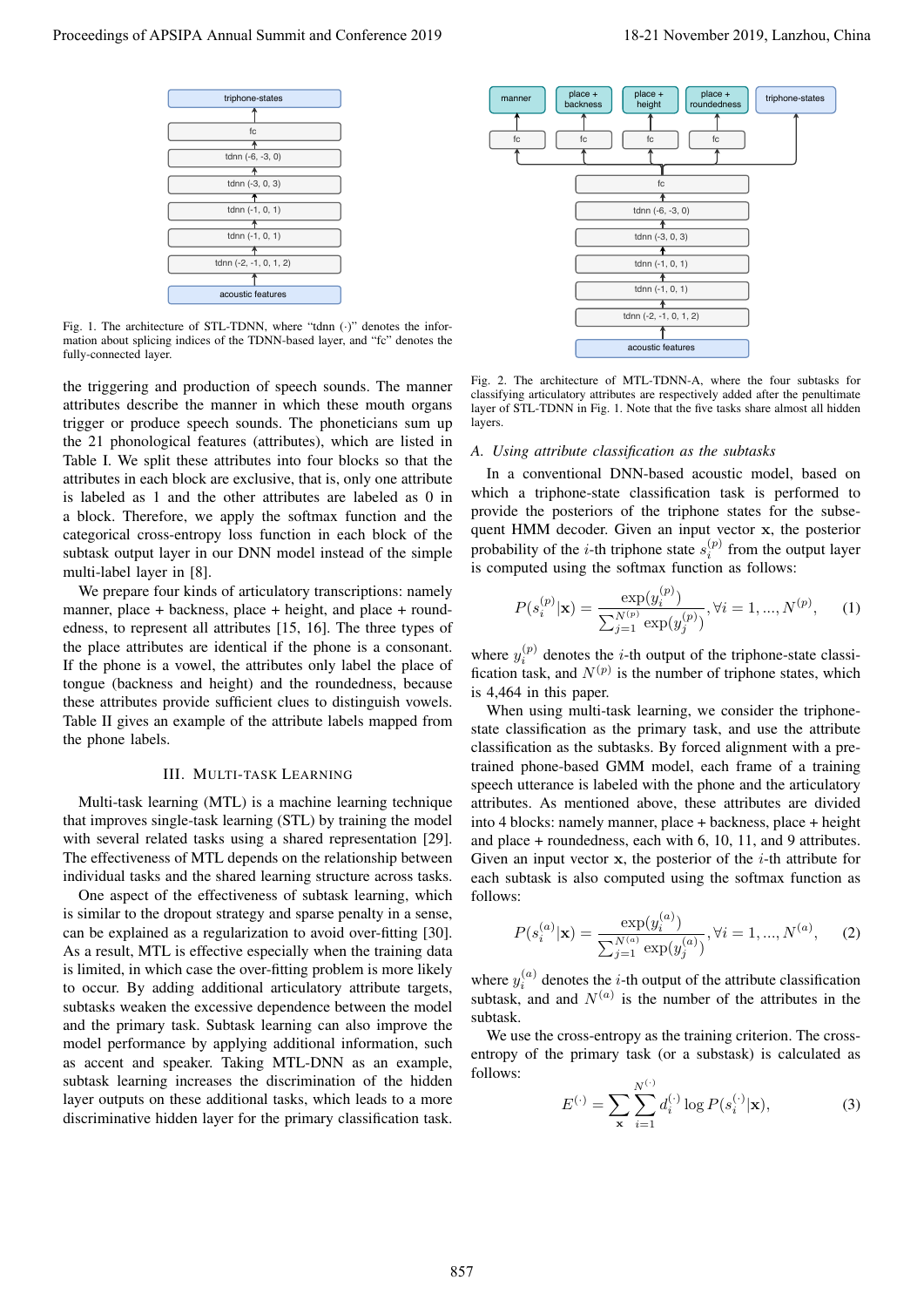where  $d_i$  denotes the target value of the *i*-th triphone state (or attribute), which is 1 when  $x$  belongs to the *i*-th triphone state (or attribute) and is 0 otherwise, and  $N$  is the number of triphone states (or attributes).  $E^{(p)}$  is the cross-entropy of the primary task, and  $E^{(a_1)}$ ,  $E^{(a_2)}$ ,  $E^{(a_3)}$ , and  $E^{(a_4)}$  are the crossentropy of the four subtasks, respectively. The cross-entropy of the overall attribute classification subtask  $E^{(a)}$  is the average loss of the four attribute layers:

$$
E^{(a)} = \frac{1}{4} (E^{(a_1)} + E^{(a_2)} + E^{(a_3)} + E^{(a_4)}).
$$
 (4)

Finally, the MTL-DNN is trained by minimizing the weighted summation of  $E^{(p)}$  and  $E^{(a)}$ :

$$
E = (1 - \alpha)E^{(p)} + \alpha E^{(a)},\tag{5}
$$

where  $\alpha$  is the weight that controls the proportion of gradient calculated from the secondary task.

#### *B. Time-delay neural networks (TDNNs)*

In our MTL-DNN architectures, we use the time-delay neural network (TDNN) [10, 11] as the hidden layers. When processing a wider temporal context, in a standard DNN, the initial layer learns an affine transform for the entire temporal context. However, in a TDNN architecture, the initial transforms are learned on narrow contexts and the deeper layers process the hidden activations from a wider temporal context. Hence, the higher layers have the ability to learn wider temporal relationships. Each layer in a TDNN operates at a different temporal width, increasing with higher layers of the network.

In a typical TDNN, hidden activations are computed at all time steps. However there are large overlaps between input contexts of activations computed at neighboring time steps. Under the assumption that neighboring activations are correlated, they can be sub-sampled.

Fig. 1 shows the STL-TDNN architecture. There are 6 hidden layers, including 5 TDNN-based layers and 1 fullyconnected layer. The layer-wise context shows the information about sub-sampling splicing indices of TDNN-based layers. For example, the first TDNN-based layer is fairly typical, which splices together frames  $(t-2)$  through  $(t+2)$  at the input layer. The third layer splices sub-sampling contexts, including  $(t-3)$ , t and  $(t+3)$  vectors output by the previous layer.

We propose two types of MTL-TDNN architectures. MTL-TDNN-A (Fig. 2) is the conventional architecture, which directly adds the attribute classification subtasks to STL-TDNN. We modify the MTL-TDNN-A architecture to MTL-TDNN-B (Fig. 3). The attribute layers connect to the third TDNN layer. In sight of regularization, training the substasks will affect the output of the shared hidden layers by back propagation. In TDNN, each layer outputs a sequence of feature vectors. The feature vectors computed by the lower TDNN layers are raw, while the feature vectors computed by the higher layers contain more triphone-state information. We connect the substask layers to a lower layer in order to affect the raw feature vectors directly. It can increase the effect of regularization in MTL-TDNN.



Fig. 3. The architecture of MTL-TDNN-B, where the four subtasks are connected to the third hidden layer. It means that the parameters of the following higher hidden layers are only affected by the loss from the triphonestate classification layer in the training phase.

#### IV. EXPERIMENTS

# *A. Corpora*

*1) MATBN:* MATBN is a publicly available Mandarin Chinese broadcast news corpus collected by the Academia Sinica and the Public Television Service Foundation of Taiwan between November 2001 and April 2003, which has been segmented into separate stories and transcribed manually [31]. Each story contains the speech of one studio anchor, as well as several field reporters and interviewees. In our experiments, we used a subset of 25-hour speech data to train the acoustic models and tested them on two testing sets, namely dev and test, each consisting of 1.4 hours of speech. We performed LVCSR experiments on the MATBN corpus and evaluated the performance in terms of the character error rate (CER).

*2) TCC-300:* TCC-300 is a collection of microphone speech provided by 3 universities in Taiwan : NTU, NCKU and NCTU [32]. The speech data from each university were recorded by 100 speakers (50 males and 50 females). In the NTU corpus, the recording script has been carefully designed, considering the syllables in a large text corpus and their frequencies. It contains 6,509 utterances, 52,218 syllables, and 141,536 phones. We evaluated the acoustic models by conducting free syllable/phone decoding without language model constraints on the TCC-300 corpus.

*3) Lexicon and language model:* The lexicon contains 91,573 Chinese words, including 66,290 words from the CKIP<sup>2</sup> lexicon, 5,404 words extracted automatically from the Central News Agency (CNA) news stories in 2001 and 2002 in Chinese Gigaword [33], and 19,879 words from Word List with Accumulated Word Frequency in Sinica Corpus<sup>3</sup> (WLWAWFS 3.0). The word-based trigram language model was trained with Kneser-Ney backoff smoothing using the

<sup>2</sup>http://ckip.iis.sinica.edu.tw/CKIP/engversion/20corpus.htm <sup>3</sup>http://elearning.ling.sinica.edu.tw/eng jindai.html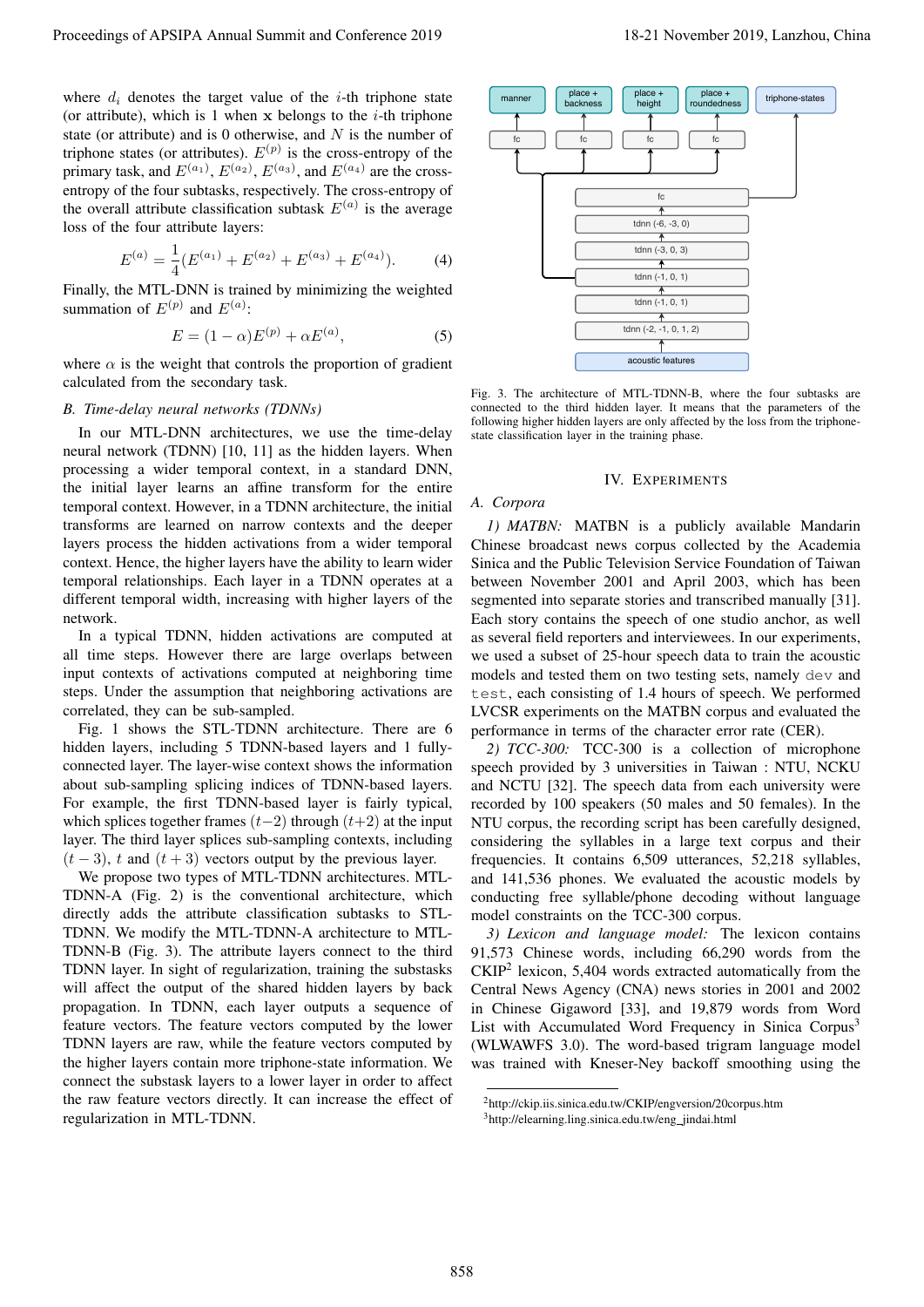

Fig. 4. The training history of attribute classification in MTL-TDNN-B, where each subplot shows the training and validation accuracies with respect to training iterations. Note that the validation set contains 300 utterances excerpted from the training set.

TABLE III CHARACTER ERROR RATES (%) FOR TWO BASELINES (STL-TDNN AND MTL-TDNN-ML) AND OUR PROPOSED MODELS (MTL-TDNN-A AND MTL-TDNN-B) EVALUATED ON MATBN. (2) AND (3) AFTER MTL-TDNN-B DENOTE THE NUMBER OF SHARED HIDDEN LAYERS.

|                   |      |      | +sMBR |      |  |
|-------------------|------|------|-------|------|--|
| Model             | dev  | test | dev   | test |  |
| <b>STL-TDNN</b>   | 7.49 | 7.39 | 7.45  | 7.44 |  |
| MTL-TDNN-ML       | 7.68 | 7.65 | 7.69  | 7.64 |  |
| <b>MTL-TDNN-A</b> | 7.26 | 7.36 | 7.25  | 7.36 |  |
| $MTL-TDNN-B(2)$   | 7.31 | 7.3  | 7.29  | 7.28 |  |
| $MTL-TDNN-B(3)$   | 7.24 | 7.3  | 7.2   | 7.31 |  |

SRILM toolkit [34]. The textual training corpus was compiled from the CNA news stories from 2006 to 2010 in Chinese Gigaword.

#### *B. Units for acoustic modeling*

In Mandarin speech recognition, the initial-final with tone phonetic alphabet (e.g., Formosa Phonetic Alphabet, ForPA) is commonly used as the phonetic units for acoustic modeling [35]. However, in order to fetch the articulatory attributes corresponding to each phone, we used the phone set derived from International Phonetic Alphabet (IPA) for Mandarin speech [28]. We added the tonal symbols to the vowel phonemes.

# *C. Input features*

To extract acoustic features, spectral analysis was applied to a 25 ms frame of speech waveform every 10 ms. For each frame, 40 high-resolution MFCCs, derived by DCT conducted on 40 Mel-frequency bins and normalized by utterancebased mean subtraction, were used as the input to the NNbased acoustic models. Since Mandarin is a tonal language, 3 pitch-related features were concatenated to the 40-dimensional MFCCs [36] for the Mandarin ASR task. Moreover, we appended a 100-dimensional i-vector to each acoustic frame.

# *D. Baseline systems*

The GMM-HMM system was pre-trained to generate reliable frame-to-state (or pdf-id) alignments for subsequent neural network training. We used the fifth round triphone

TABLE IV SYLLABLE ERROR RATES (SER) AND PHONE ERROR RATES (PER) FOR STL-TDNN AND OUR PROPOSED MODELS (MTL-TDNN-A AND MTL-TDNN-B) EVALUATED ON TCC-300. THE FIRST THREE HIDDEN LAYERS ARE SHARED IN MTL-TDNN-B.

| Model             | SER $(\%)$ | PER $(\% )$ |
|-------------------|------------|-------------|
| <b>STL-TDNN</b>   | 26.05      | 15.88       |
| MTL-TDNN-A        | 25.42      | 14.97       |
| <b>MTL-TDNN-B</b> | 24.47      | 14.94       |

system (i.e.,  $tri5<sup>4</sup>$ ) to decode and generate the alignments for each utterance.

One of our baseline systems was STL-TDNN built with 6 hidden layers, each containing 650 hidden nodes. The output layer was a softmax-activated layer with 4,464 nodes for MATBN, and the maximum change in the parameters per mini-batch was set to 1.5. The mini-batch sizes were 256 and 128. The initial and final effective learning rates were set to 0.0015 and 0.00015, respectively, and the total number of training epochs was set to 3, while additional 4 training epochs were used for fine tuning by state-level minimum Bayes risk (sMBR). [37]

Another baseline is the MTL-TDNN system, named MTL-TDNN-ML, which used a single multi-label classification subtask in multi-task learning. Here the number of output nodes of the substask is 21 because there are 21 unique articulatory attributes in total.

### *E. Proposed systems*

Both MTL-TDNN-A and MTL-TDNN-B contain 150 hidden nodes before each attribute layer block. The weight  $\alpha$  was set to 10<sup>-6</sup>. The other hyper-parameters were the same as the baseline systems.

### *F. Results*

Table III shows the character error rates (CER) achieved by STL-TDNN and three MTL-TDNN systems evaluated on MATBN. Compared to the STL-TDNN baseline system, the traditional MTL-TDNN-ML system did not gain any improvements. In contrast, the proposed MTL-TDNN-A system achieved relative error rate reductions of 3% and 0.4% on the dev and test sets, respectively. The MTL-TDNN-B (3)

<sup>4</sup>https://github.com/kaldi-asr/kaldi/blob/master/egs/formosa/s5/run.sh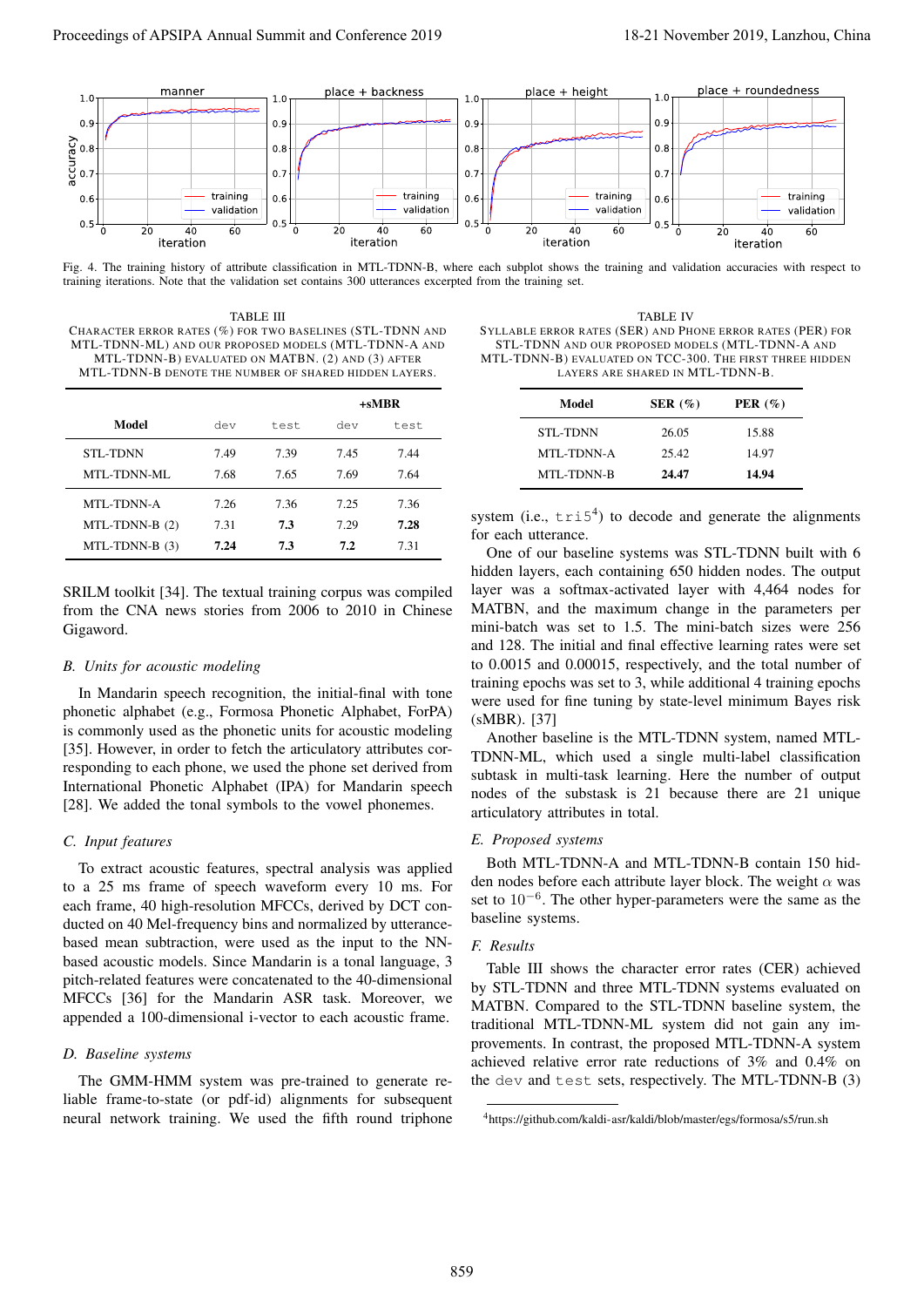system achieved relative error rate reductions of 3.3% and 1.2% on dev and test, respectively. MTL-TDNN-B slightly outperformed MTL-TDNN-A. When the number of shared hidden layers in MTL-TDNN-B was reduced from 3 to 2, the performance was slightly degraded. Surprisingly, the sMBR fine tuning did not consistently improve these four models.

Compared to MTL-TDNN-ML, MTL-TDNN-A achieved relative error rate reductions of 5.5% and 3.8% on dev and test, respectively. MTL-TDNN-B (3) achieved relative error rate reductions of 5.7% and 4.6% on dev and test, respectively. The experimental results confirm the advantage of dividing the articulartory attributes into four exclusive blocks. The results also confirm our assumption that we should share only the first few layers in multi-task learning because the articulatory information associated with the physical process is not as abstract and composite as the phonetic descriptions.

The training histories of the four subtasks are showed in Fig. 4. The validation accuracies of the manner, place + backness, place + height, and place + roundedness subtasks are 0.951, 0.913, 0.84, and 0.88, respectively. Although  $\alpha$  is relatively small, it still helps to yield good performance in the articulartory attribute classification subtasks.

Table IV shows the syllable error rates and the phone error rates of the free syllable/phone decoding experiments on the TCC-300 corpus. Tone errors were ignored because the articulatory attributes were not concerned with the difference in tone. Compared to the STL-TDNN baseline system, the MTL-TDNN-A system achieved relative reductions of 2.4% and 5.7% in terms of syllable and phone error rates, respectively. The MTL-TDNN-B system achieved relative reductions of 6.1% and 5.9% in terms of syllable and phone error rates, respectively. The number of shared hidden layers in MTL-TDNN-B was set to 3 in this experiment. The experimental results reaffirm the appropriateness of sharing only the first few layers of the neural network in multi-task learning.

#### V. CONCLUSIONS AND FUTURE WORK

In this paper, we have proposed two MTL-TDNN architectures for acoustic modeling, which are trained by adding four articulatory attribute classification subtasks in multi-task learning. We split the articulatory attributes into four blocks to perform four classification subtasks separately, instead of directly performing a single multi-label classification subtask. We have evaluated the proposed framework on the MATBN Mandarin Chinese LVCSR task and the TCC-300 Mandarin free syllable/phone decoding task. MTL-TDNN-ML (using a single multi-label classification subtask in multi-task learning) did not enhance the performance compared with STL-TDNN (the single-task learning counterpart of MTL-TDNN). The proposed models MTL-TDNN-A and MTL-TDNN-B achieved relative error rate reductions, although not very significant. MTL-TDNN-B performed best in the ASR experiments and also performed well in attribute classification. Proceedings of APSIPA Annual Summit at China Summit and Conference 2019 18-21 November 2019, Lanzhou, China Summit and Conference 2019 18-21 November 2019, Lanzhou, China Summit and Conference 2019, Lanzhou, China Summit

As future directions, we will experiment with other corpora in English or other languages. With the IPA phoneme set, which can present all phones in different languages, our system can be used in cross-language LVCSR. We will also implement the MTL-TDNN models on the Kaldi chain setup. In addition, articulatory information not only improves the LVCSR task but may also be useful in the CAPT field for mispronunciation detection and diagnosis.

#### **REFERENCES**

- [1] G. Hinton, L. Deng, D. Yu, G. Dahl, A. R. Mohamed, N. Jaitly, A. Senior, V. Vanhoucke, P. Nguyen, T. Sainath, and B. Kingsbury, "Deep Neural Networks for Acoustic Modeling in Speech Recognition: The Shared Views of Four Research Groups," *IEEE Signal Processing Magazine*, vol. 29, no. 6, pp. 82–97, 2012.
- [2] S. King and P. Taylor, "Detection of Phonological Features in Continuous Speech Using Neural Networks," *Computer Speech and Language*, vol. 14, no. 4, pp. 333– 353, 2000.
- [3] C.-H. Lee, M. A. Clements, S. Dusan, E. Fosler-Lussier, K. Johnson, B.-H. Juang, and L. R. Rabiner, "An Overview on Automatic Speech Attribute Transcription (ASAT)," in *Proc. Interspeech*, 2007.
- [4] I. Bromberg, Q. Fu, J. Hou, J. Li, C. Ma, B. Matthews, A. Moreno-daniel, J. Morris, S. M. Siniscalchi, Y. Tsao, and Y. Wang, "Detection-Based ASR in the Automatic Speech Attribute Transcription Project," in *Proc. Interspeech*, 2007.
- [5] C. Zhang, Y. Liu, and C.-H. Lee, "Detection-based Accented Speech Recognition Using Articulatory Features," in *Proc. IEEE ASRU*, 2011.
- [6] D. Yu, S. M. Siniscalchi, L. Deng, and C.-H. Lee, "Boosting Attribute and Phone Estimation Accuracies with Deep Neural Networks for Detection-based Speech Recognition," in *Proc. ICASSP*, 2012.
- [7] S. M. Siniscalchi, J. Li, and C.-H. Lee, "A Study on Lattice Rescoring with Knowledge Scores for Automatic Speech Recognition," in *Proc. Interspeech*, 2006.
- [8] H. Zheng, Z. Yang, L. Qiao, J. Li, and W. Liu, "Attribute Knowledge Integration for Speech Recognition Based on Multi-task Learning Neural Networks," in *Proc. Interspeech*, 2015.
- [9] D. Povey, A. Ghoshal, G. Boulianne, L. Burget, O. Glembek, N. Goel, M. Hannemann, P. Motlicek, Y. Qian, P. Schwarz, J. Silovsky, G. Stemmer, and K. Vesely, "The Kaldi Speech Recognition Toolkit," in *Proc. IEEE ASRU*, 2011.
- [10] A. Waibel, T. Hanazawa, G. Hinton, K. Shikano, and K. J. Lang, "Phoneme Recognition Using Time-Delay Neural Networks," *IEEE Transactions on Acoustics, Speech, and Signal Processing*, vol. 37, no. 3, pp. 328– 339, 1989.
- [11] V. Peddinti, D. Povey, and S. Khudanpur, "A Time Delay Neural Network Architecture for Efficient Modeling of Long Temporal Contexts," in *Proc. Interspeech*, 2015.
- [12] P.-T. Huang, H.-S. Lee, S.-S. Wang, K.-Y. Chen, Y. Tsao, and H.-M. Wang, "Exploring the Encoder Layers of